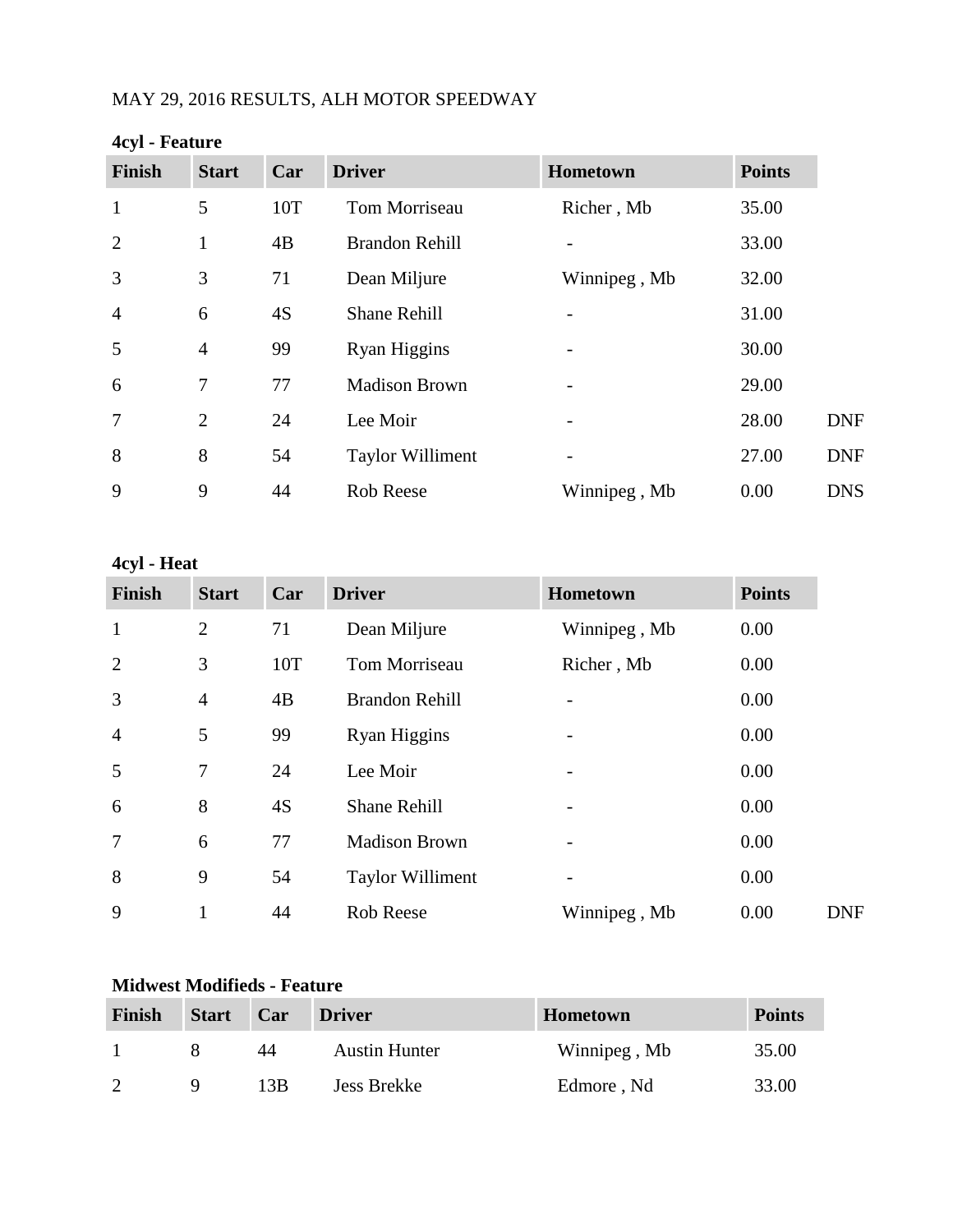| 3              | 6                | 36  | <b>Ryan Cousins</b>   | Morden, Mb        | 32.00 |            |
|----------------|------------------|-----|-----------------------|-------------------|-------|------------|
| $\overline{4}$ | 11               | 44X | Devon Gordon          | Grande Pointe, Mb | 31.00 |            |
| 5              | 10               | 40  | Patrick Sobolik       | Hallock, Mn       | 30.00 |            |
| 6              | 14               | 22  | Mark Kohaykewych      | Springfield, Mb   | 29.00 |            |
| 7              | $\overline{4}$   | 12C | <b>Tony Cassie</b>    | Winnipeg, Mb      | 28.00 |            |
| 8              | 13               | 16  | Brandon Luschinski    | Winnipeg, Mb      | 27.00 |            |
| 9              | $\overline{2}$   | 55  | Murray Kozie          | Headingley, Mb    | 26.00 |            |
| 10             | 15               | 47  | Erich Frey            | Lorette, Mb       | 25.00 | <b>DNF</b> |
| 11             | 3                | 921 | Rick Fehr             | Winkler, Mb       | 24.00 | <b>DNF</b> |
| 12             | $\boldsymbol{7}$ | 13  | Alex Johnson          | Hallock, Mn       | 23.00 | <b>DNF</b> |
| 13             | $\mathbf{1}$     | 18  | Gary Unrau            | Roland, Mb        | 22.00 | <b>DNF</b> |
| 14             | 5                | 88  | Cody Wall             | Plum Coulee, Mb   | 21.00 | <b>DNF</b> |
| 15             | 12               | 95  | <b>Ted Doell</b>      | Carman, Mb        | 20.00 | <b>DNF</b> |
| 16             | 16               | 99W | <b>Brandon Wieler</b> |                   | 0.00  | <b>DNS</b> |

## **Midwest Modifieds - Heat 3**

| <b>Finish</b>  | <b>Start</b>   | Car | <b>Driver</b>        | Hometown        | <b>Points</b> |
|----------------|----------------|-----|----------------------|-----------------|---------------|
| -1             | 2              | 88  | Cody Wall            | Plum Coulee, Mb | 10.00         |
| 2              |                | 13B | <b>Jess Brekke</b>   | Edmore, Nd      | 9.00          |
| 3              | $\overline{4}$ | 44  | <b>Austin Hunter</b> | Winnipeg, Mb    | 8.00          |
| $\overline{4}$ | 5              | 95  | <b>Ted Doell</b>     | Carman, Mb      | 7.00          |
| 5              | 3              | 47  | <b>Erich Frey</b>    | Lorette, Mb     | 6.00          |

## **Midwest Modifieds - Heat 2**

| <b>Finish</b>  | <b>Start</b>  | Car  | <b>Driver</b>    | <b>Hometown</b>   | <b>Points</b> |
|----------------|---------------|------|------------------|-------------------|---------------|
| $\mathbf{1}$   | 3             | 921  | <b>Rick Fehr</b> | Winkler, Mb       | 10.00         |
| 2              |               | 13   | Alex Johnson     | Hallock, Mn       | 9.00          |
| 3              |               | 55   | Murray Kozie     | Headingley, Mb    | 8.00          |
| $\overline{4}$ | $\mathcal{L}$ | 44 X | Devon Gordon     | Grande Pointe, Mb | 7.00          |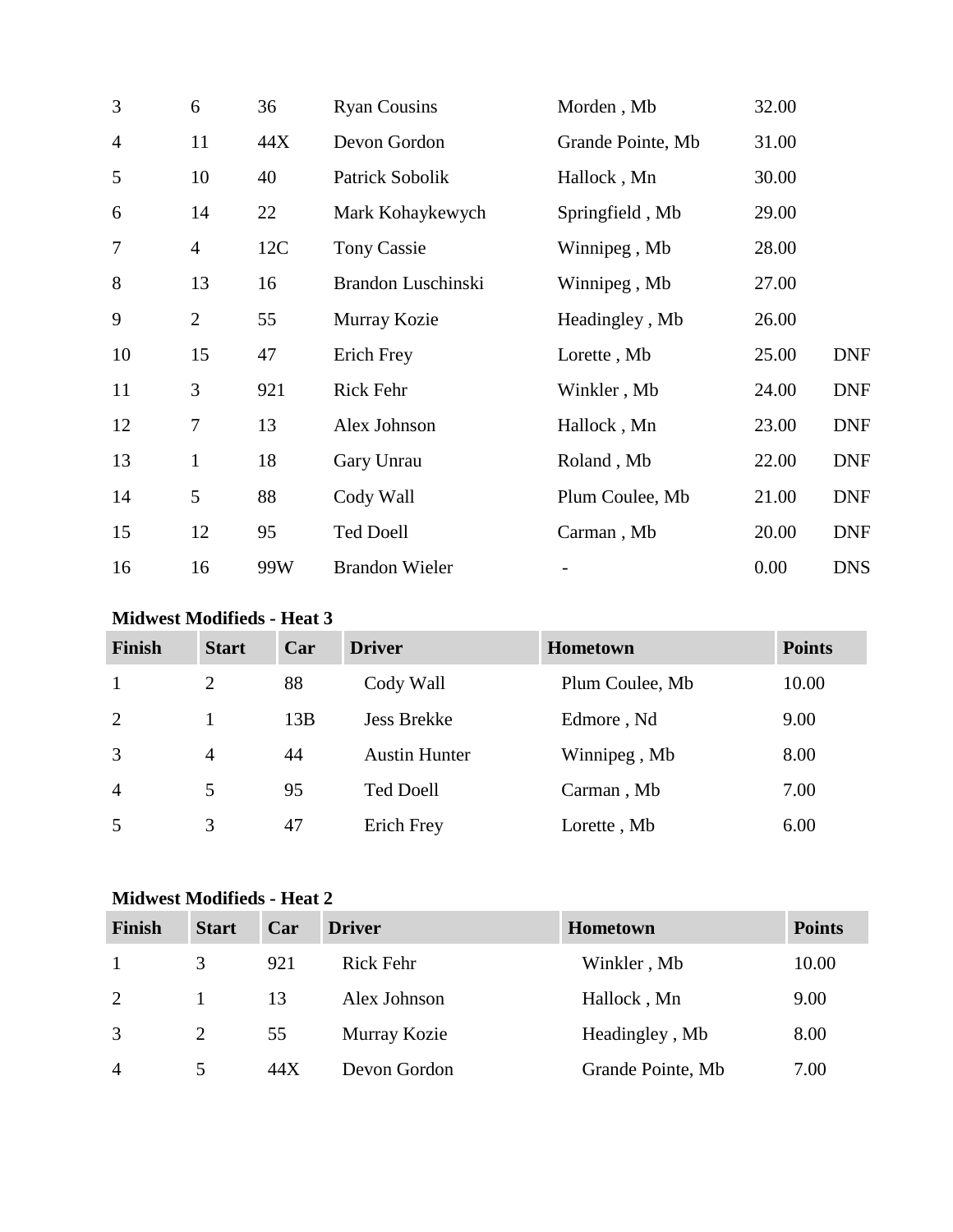|  |  | Mark Kohaykewych | Springfield, Mb | 6.00 |
|--|--|------------------|-----------------|------|
|--|--|------------------|-----------------|------|

| Finish | <b>Start</b>   | Car | <b>Driver</b>         | <b>Hometown</b>          | <b>Points</b> |
|--------|----------------|-----|-----------------------|--------------------------|---------------|
|        |                | 12C | <b>Tony Cassie</b>    | Winnipeg, Mb             | 10.00         |
| 2      | 3              | 36  | <b>Ryan Cousins</b>   | Morden, Mb               | 9.00          |
| 3      | $\overline{4}$ | 18  | Gary Unrau            | Roland, Mb               | 8.00          |
| 4      | 6              | 40  | Patrick Sobolik       | Hallock, Mn              | 7.00          |
| 5      | 2              | 16  | Brandon Luschinski    | Winnipeg, Mb             | 6.00          |
| 6      | 5              | 99W | <b>Brandon Wieler</b> | $\overline{\phantom{a}}$ | 5.00          |

## **Midwest Modifieds - Heat 1**

### **Pure Stocks - Feature**

| Finish         | <b>Start</b>   | Car    | <b>Driver</b>           | Hometown       | <b>Points</b> |            |
|----------------|----------------|--------|-------------------------|----------------|---------------|------------|
| $\mathbf{1}$   | 3              | 06     | Kevin Smith             | Boissevain, Mb | 35.00         |            |
| $\overline{2}$ | 5              | 9      | Les Mcrae               | Marquette, Mb  | 33.00         |            |
| 3              | $\tau$         | 13     | Jamie Smith             |                | 32.00         |            |
| $\overline{4}$ | $\overline{2}$ | 33A    | <b>Austin Overwater</b> |                | 31.00         |            |
| 5              | $\mathbf{1}$   | 6      | Nathan Klaassen         | Morden, Mb     | 30.00         |            |
| 6              | 10             | 88     | Ed Marquart             | Miami, Mb      | 29.00         |            |
| 7              | $\overline{4}$ | 445    | Marv Klaassen           | Morden, Mb     | 28.00         |            |
| 8              | 13             | 15     | Danielle Korne          | Morden, Mb     | 27.00         |            |
| 9              | 14             | 46     | Cory Popplestone        | Boissevain, Mb | 26.00         |            |
| 10             | 11             | 22     | Chad Allen              |                | 25.00         | <b>DNF</b> |
| 11             | 12             | 02     | <b>Emerson Hamm</b>     | Morden, Mb     | 24.00         | <b>DNF</b> |
| 12             | 6              | 66K    | <b>Brian Kentner</b>    | Boissevain, Mb | 23.00         | <b>DNF</b> |
| 13             | 15             | 95     | Al Unger                |                | 22.00         | <b>DNF</b> |
| 14             | 9              | 16     | Pat Smith               | Boissivain, Mb | 21.00         | <b>DNF</b> |
| 15             | 16             | 8      | Rod/dave Wolfe          |                | 20.00         | <b>DNF</b> |
| 16             | 8              | $00\,$ | Jeremy Bezan            | Miami, Mb      | 19.00         | <b>DNF</b> |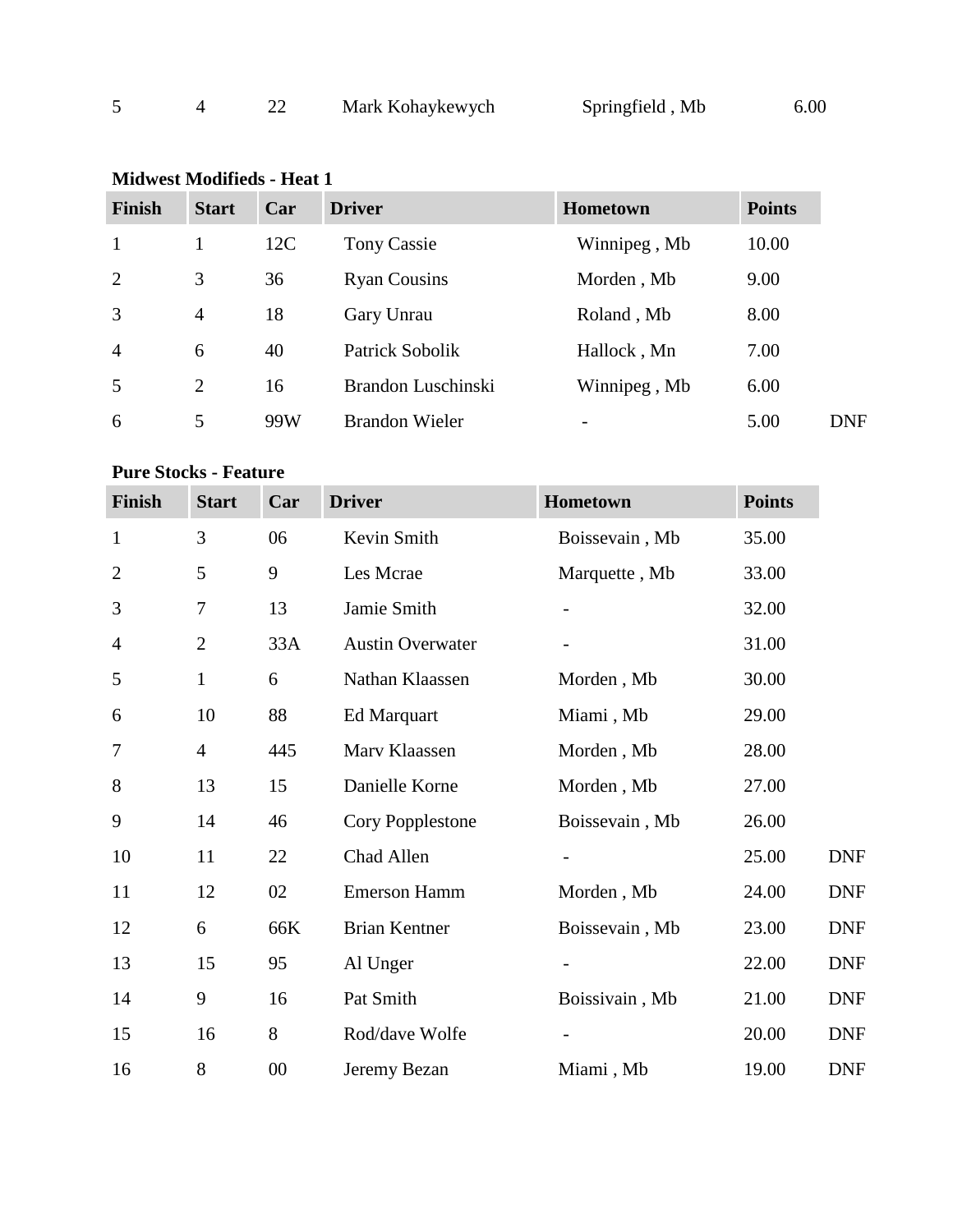**Pure Stocks - Heat 3**

| <b>Finish</b>  | <b>Start</b> | Car | <b>Driver</b>       | <b>Hometown</b>          | <b>Points</b> |
|----------------|--------------|-----|---------------------|--------------------------|---------------|
| -1             | 2            | 9   | Les Mcrae           | Marquette, Mb            | 10.00         |
| 2              | 5            | 00  | Jeremy Bezan        | Miami, Mb                | 9.00          |
| 3              |              | 445 | Mary Klaassen       | Morden, Mb               | 8.00          |
| $\overline{4}$ | 3            | 02  | <b>Emerson Hamm</b> | Morden, Mb               | 7.00          |
| 5              | 4            | 95  | Al Unger            | $\overline{\phantom{0}}$ | 6.00          |

#### **Pure Stocks - Heat 2**

| <b>Finish</b>  | <b>Start</b>   | Car | <b>Driver</b>    | <b>Hometown</b>          | <b>Points</b> |
|----------------|----------------|-----|------------------|--------------------------|---------------|
| $\mathbf{1}$   |                | 06  | Kevin Smith      | Boissevain, Mb           | 10.00         |
| 2              | 2              | 16  | Pat Smith        | Boissivain, Mb           | 9.00          |
| 3              | $\overline{4}$ | 66K | Brian Kentner    | Boissevain, Mb           | 8.00          |
| $\overline{4}$ | 3              | 22  | Chad Allen       | $\overline{\phantom{0}}$ | 7.00          |
| 5              | 5              | 46  | Cory Popplestone | Boissevain, Mb           | 6.00          |

## **Pure Stocks - Heat 1**

| Finish         | <b>Start</b> | Car | <b>Driver</b>           | <b>Hometown</b>          | <b>Points</b> |
|----------------|--------------|-----|-------------------------|--------------------------|---------------|
| $\mathbf{1}$   | 5            | 13  | Jamie Smith             | -                        | 10.00         |
| 2              | 3            | 33A | <b>Austin Overwater</b> | $\overline{\phantom{0}}$ | 9.00          |
| 3              |              | 6   | Nathan Klaassen         | Morden, Mb               | 8.00          |
| $\overline{4}$ | 2            | 88  | Ed Marquart             | Miami, Mb                | 7.00          |
| 5              | 6            | 15  | Danielle Korne          | Morden, Mb               | 6.00          |
| 6              | 4            | 8   | Rod/dave Wolfe          |                          | 5.00          |

## **Slingshots - Feature**

| Finish        | <b>Start</b> | Car | <b>Driver</b> | <b>Hometown</b> | <b>Points</b> |
|---------------|--------------|-----|---------------|-----------------|---------------|
|               |              | 202 | Zane Anderson | Michigan, Nd    | 35.00         |
| $\mathcal{D}$ |              | 101 | Axel Anderson | Michigan, Nd    | 33.00         |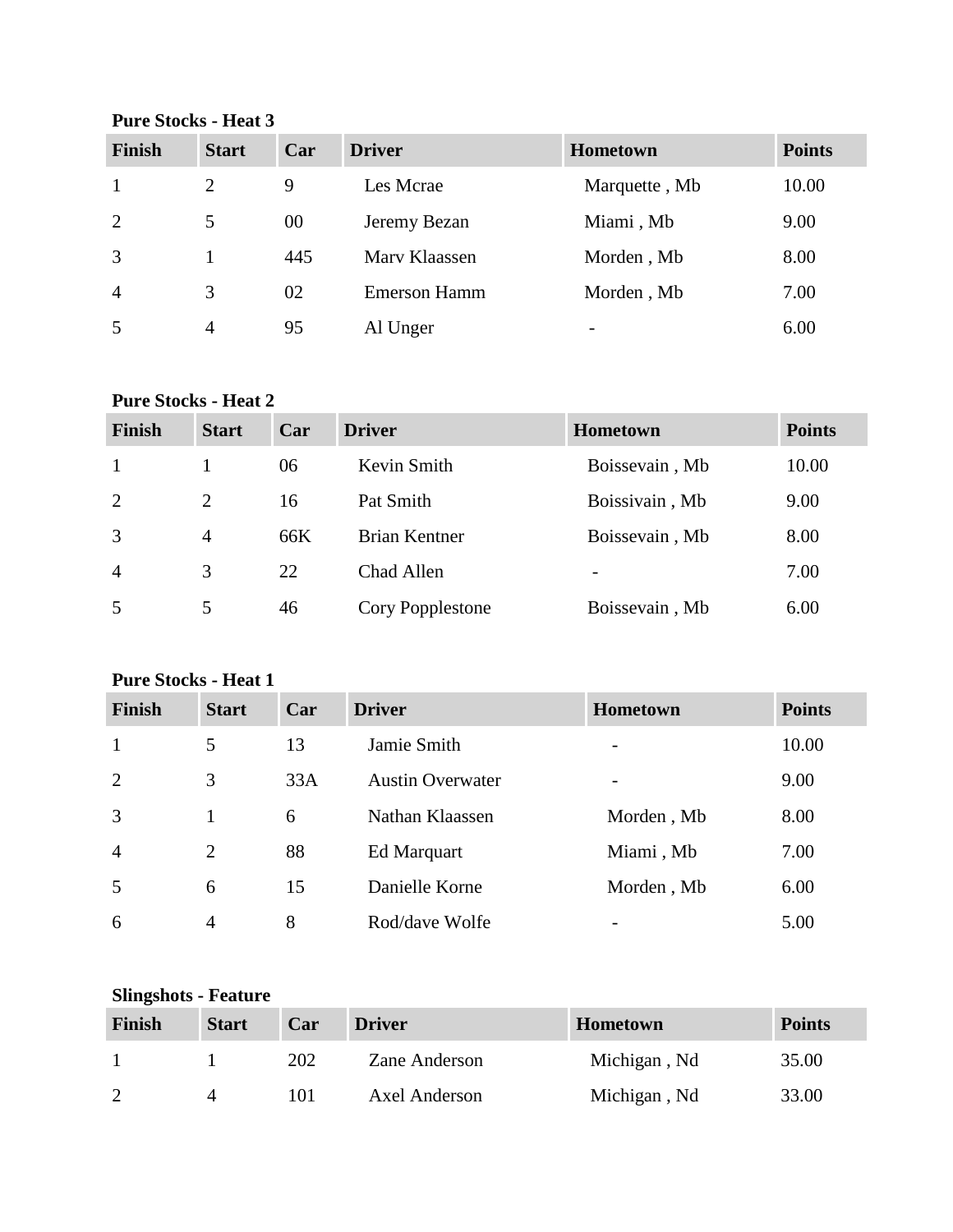| 3              | 3 |    | <b>Bailey Cousins</b> | $\qquad \qquad \blacksquare$ | 32.00 |
|----------------|---|----|-----------------------|------------------------------|-------|
| $\overline{4}$ | 2 | 55 | Aiden Fehr            | Winkler, Mb                  | 31.00 |
| 5              | 5 | 22 | Keenan Glasser        | Estvan, Sk                   | 30.00 |
| 6              | 6 | 8  | <b>Tyler Doell</b>    | Carman, Mb                   | 29.00 |
| 7              | 7 | 36 | <b>Brooke Cousins</b> | $\overline{\phantom{0}}$     | 28.00 |

| <b>Slingshots - Heat</b> |                |                |                       |                 |               |  |
|--------------------------|----------------|----------------|-----------------------|-----------------|---------------|--|
| <b>Finish</b>            | <b>Start</b>   | Car            | <b>Driver</b>         | <b>Hometown</b> | <b>Points</b> |  |
| 1                        | 3              | 202            | Zane Anderson         | Michigan, Nd    | 10.00         |  |
| 2                        | 7              | $\overline{7}$ | <b>Bailey Cousins</b> | $\overline{a}$  | 9.00          |  |
| 3                        | 5              | 101            | Axel Anderson         | Michigan, Nd    | 8.00          |  |
| $\overline{4}$           | $\overline{2}$ | 55             | Aiden Fehr            | Winkler, Mb     | 7.00          |  |
| 5                        | $\overline{4}$ | 22             | Keenan Glasser        | Estvan, Sk      | 6.00          |  |
| 6                        | $\mathbf{1}$   | 8              | <b>Tyler Doell</b>    | Carman, Mb      | 5.00          |  |
|                          | 6              | 36             | <b>Brooke Cousins</b> |                 | 4.00          |  |

## **Street Stock - Feature**

| <b>Finish</b>  | <b>Start</b>   | Car            | <b>Driver</b>        | <b>Hometown</b> | <b>Points</b> |
|----------------|----------------|----------------|----------------------|-----------------|---------------|
| $\mathbf{1}$   | $\overline{4}$ | 39             | <b>Shawn Teunis</b>  | West St., Mb    | 35.00         |
| 2              | 5              | 14             | Pete Letkemen        | Winkler, Mb     | 33.00         |
| 3              | 1              | 70             | <b>Jesse Teunis</b>  | West St., Mb    | 32.00         |
| $\overline{4}$ | $\overline{2}$ | 8              | Rod Wolfe            |                 | 31.00         |
| 5              | 3              | 25             | <b>Brad Wall</b>     | Winkler, Mb     | 30.00         |
| 6              | 7              | $\overline{4}$ | Doug Perrier         |                 | 29.00         |
| $\overline{7}$ | 6              | 76             | <b>Brent Douglas</b> | Dufresne, Mb    | 28.00         |

## **Street Stock - Heat**

| Finish | <b>Start</b> | Car | <b>Driver</b>       | <b>Hometown</b> | <b>Points</b> |
|--------|--------------|-----|---------------------|-----------------|---------------|
|        |              | 14  | Pete Letkemen       | Winkler, Mb     | 10.00         |
|        |              | 39  | <b>Shawn Teunis</b> | West St., Mb    | 9.00          |